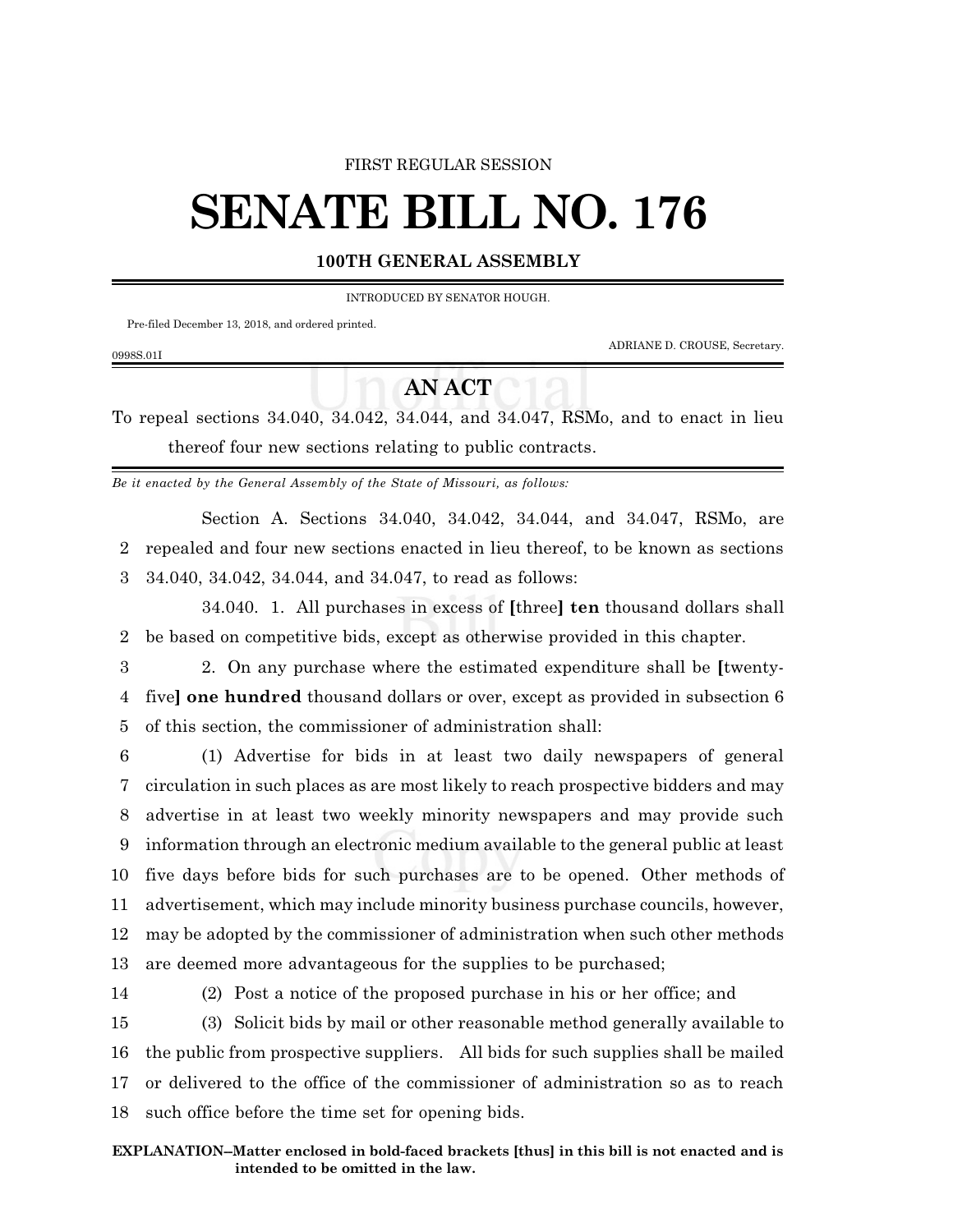3. The contract shall be let to the lowest and best bidder. The commissioner of administration shall have the right to reject any or all bids and advertise for new bids, or purchase the required supplies on the open market if they can be so purchased at a better price. When bids received pursuant to this section are unreasonable or unacceptable as to terms and conditions, noncompetitive, or the low bid exceeds available funds and it is determined in writing by the commissioner of administration that time or other circumstances will not permit the delay required to resolicit competitive bids, a contract may be negotiated pursuant to this section, provided that each responsible bidder who submitted such bid under the original solicitation is notified of the determination and is given a reasonable opportunity to modify their bid and submit a best and final bid to the state. In cases where the bids received are noncompetitive or the low bid exceeds available funds, the negotiated price shall be lower than the

 4. The director of the department of revenue shall follow bidding procedures as contained in this chapter and may promulgate rules necessary to establish such procedures. No points shall be awarded on a request for proposal for a contract license office to a bidder for a return-to-the-state provision offer.

lowest rejected bid of any responsible bidder under the original solicitation.

 5. All bids shall be based on standard specifications wherever such specifications have been approved by the commissioner of administration. The commissioner of administration shall make rules governing the delivery, inspection, storage and distribution of all supplies so purchased and governing the manner in which all claims for supplies delivered shall be submitted, examined, approved and paid. The commissioner shall determine the amount of bond or deposit and the character thereof which shall accompany bids or contracts.

 6. The department of natural resources may, without the approval of the commissioner of administration required pursuant to this section, enter into contracts of up to five hundred thousand dollars to abate illegal waste tire sites pursuant to section 260.276 when the director of the department determines that urgent action is needed to protect public health, safety, natural resources or the environment. The department shall follow bidding procedures pursuant to this section and may promulgate rules necessary to establish such procedures. Any rule or portion of a rule, as that term is defined in section 536.010, that is created under the authority delegated in this section shall become effective only if it complies with and is subject to all of the provisions of chapter 536 and, if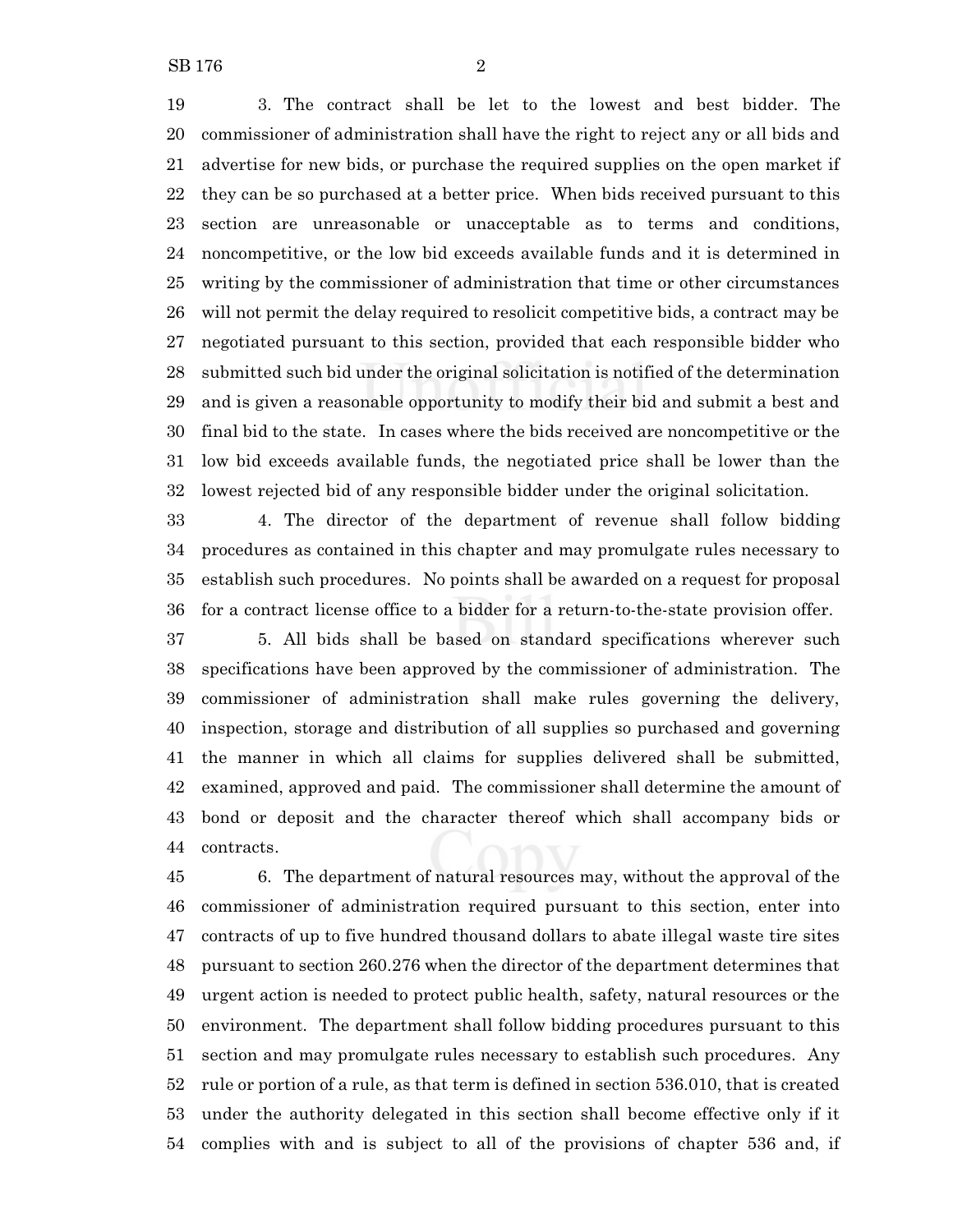applicable, section 536.028. This section and chapter 536 are nonseverable and if any of the powers vested with the general assembly pursuant to chapter 536 to review, to delay the effective date or to disapprove and annul a rule are subsequently held unconstitutional, then the grant of rulemaking authority and any rule proposed or adopted after August 28, 1999, shall be invalid and void.

 7. The commissioner of administration and other agencies to which the state purchasing law applies shall not contract for goods or services with a vendor if the vendor or an affiliate of the vendor makes sales at retail of tangible personal property or for the purpose of storage, use, or consumption in this state but fails to collect and properly pay the tax as provided in chapter 144. For the purposes of this section, "affiliate of the vendor" shall mean any person or entity that is controlled by or is under common control with the vendor, whether through stock ownership or otherwise.

 **8. (1) The commissioner of administration may hold a reverse auction to procure merchandise, supplies, raw materials, or finished goods if price is the primary factor in evaluating bids. The office of administration shall promulgate rules regarding the handling of the reverse auction process.**

 **(2) Any rule or portion of a rule, as that term is defined in section 536.010 that is created under the authority delegated in this section shall become effective only if it complies with and is subject to all of the provisions of chapter 536, and, if applicable, section 536.028. This section and chapter 536 are nonseverable and if any of the powers vested with the general assembly pursuant to chapter 536, to review, to delay the effective date, or to disapprove and annul a rule are subsequently held unconstitutional, then the grant of rulemaking authority and any rule proposed or adopted after August 28, 2019, shall be invalid and void.**

34.042. 1. When the commissioner of administration determines that the use of competitive bidding is either not practicable or not advantageous to the state, supplies may be procured by competitive proposals. The commissioner shall state the reasons for such determination, and a report containing those reasons shall be maintained with the vouchers or files pertaining to such purchases. All purchases in excess of **[**five**] ten** thousand dollars to be made under this section shall be based on competitive proposals.

2. On any purchase where the estimated expenditure shall be **[**twenty-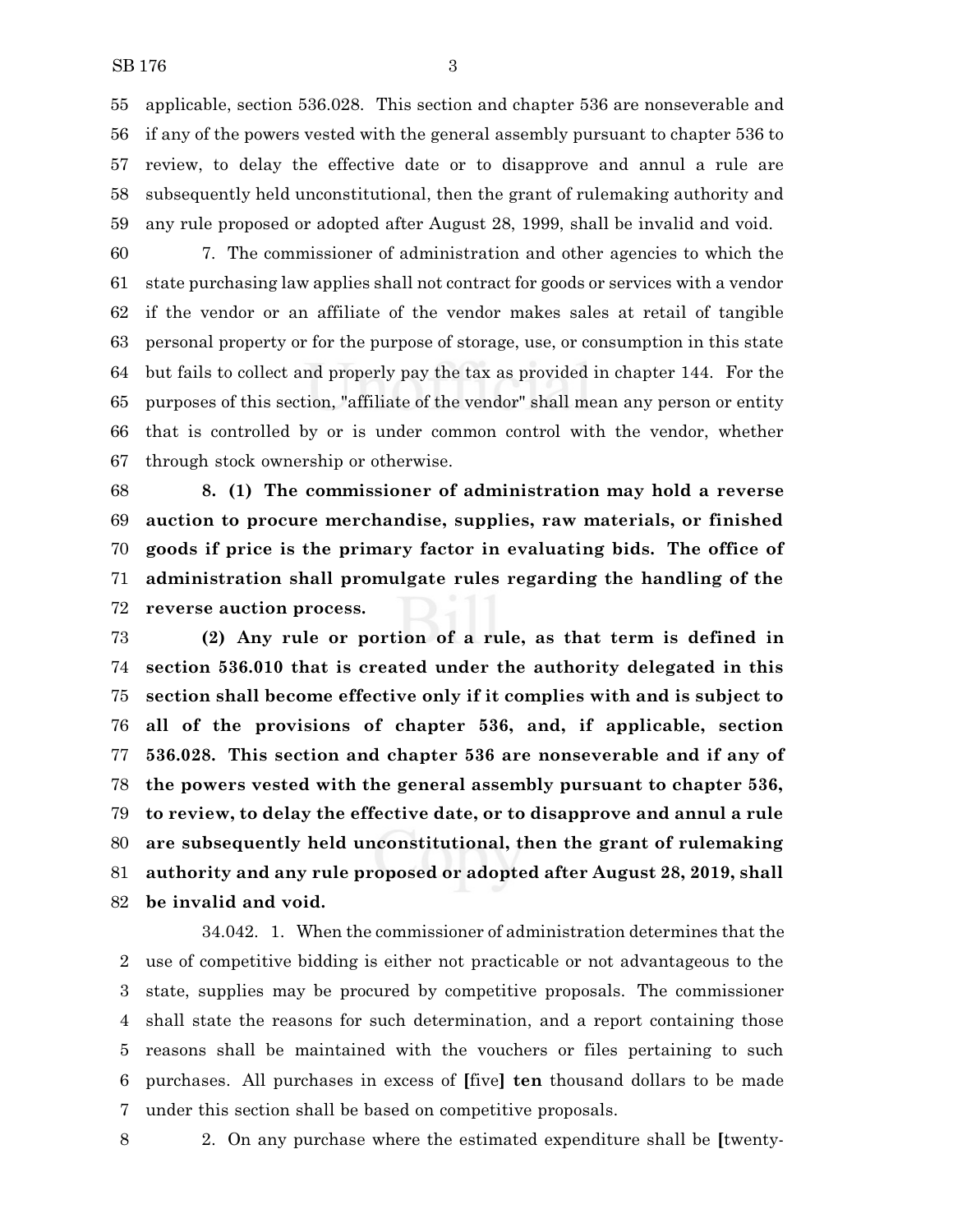five**] one hundred** thousand dollars or over, the commissioner of administration shall:

 (1) Advertise for proposals in at least two daily newspapers of general circulation in such places as are most likely to reach prospective offerors and may advertise in at least two weekly minority newspapers and may provide such information through an electronic medium available to the general public at least five days before proposals for such purchases are to be opened. Other methods of advertisement, however, may be adopted by the commissioner of administration when such other methods are deemed more advantageous for the supplies to be purchased;

(2) Post notice of the proposed purchase; and

 (3) Solicit proposals by mail or other reasonable method generally available to the public from prospective offerors.

 All proposals for such supplies shall be mailed or delivered to the office of the commissioner of administration so as to reach such office before the time set for opening proposals. Proposals shall be opened in a manner to avoid disclosure of contents to competing offerors during the process of negotiation.

 3. The contract shall be let to the lowest and best offeror as determined by the evaluation criteria established in the request for proposal and any subsequent negotiations conducted pursuant to this subsection. In determining the lowest and best offeror, as provided in the request for proposals and under rules promulgated by the commissioner of administration, negotiations may be conducted with responsible offerors who submit proposals selected by the commissioner of administration on the basis of reasonable criteria for the purpose of clarifying and assuring full understanding of and responsiveness to the solicitation requirements. Those offerors shall be accorded fair and equal treatment with respect to any opportunity for negotiation and subsequent revision of proposals**, provided that a request for a proposal may set forth the manner for determining which offerors are eligible for negotiation including, but not limited to, the use of shortlisting**. Revisions may be permitted after submission and before award for the purpose of obtaining best and final offers. In conducting negotiations there shall be no disclosure of any information derived from proposals submitted by competing offerors. The commissioner of administration shall have the right to reject any or all proposals and advertise for new proposals or purchase the required supplies on the open market if they can be so purchased at a better price.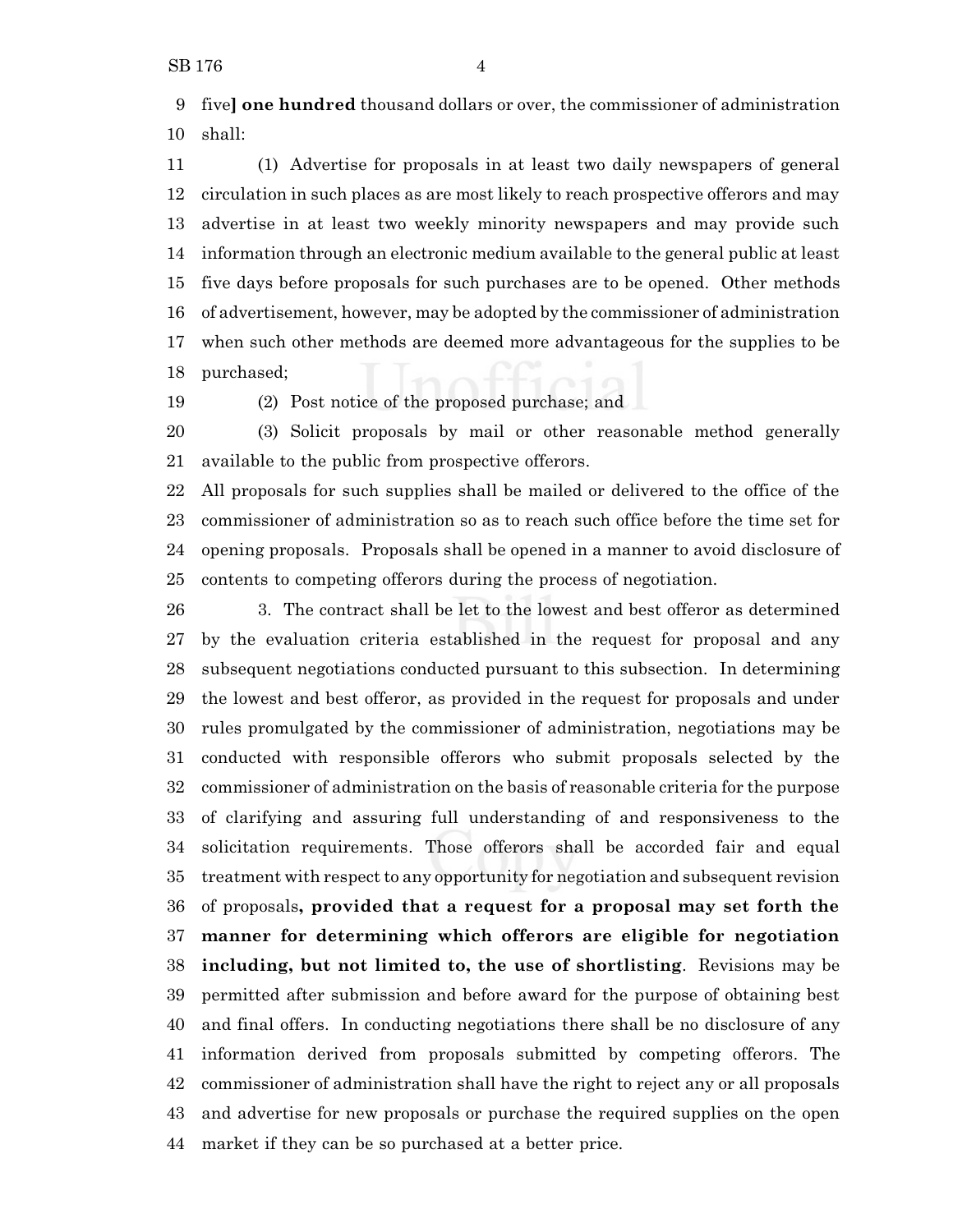4. The commissioner shall make available, upon request, to any members of the general assembly, information pertaining to competitive proposals, including the names of bidders and the amount of each bidder's offering for each contract.

34.044. 1. The commissioner of administration may waive the requirement of competitive bids or proposals for supplies when the commissioner has determined in writing that there is only a single feasible source for the supplies. Immediately upon discovering that other feasible sources exist, the commissioner shall rescind the waiver and proceed to procure the supplies through the competitive processes as described in this chapter. A single feasible source exists when:

 (1) Supplies are proprietary and only available from the manufacturer or a single distributor; or

 (2) Based on past procurement experience, it is determined that only one distributor services the region in which the supplies are needed; or

 (3) Supplies are available at a discount from a single distributor for a limited period of time.

 2. On any single feasible source purchase where the estimated expenditure shall be **[**five**] ten** thousand dollars or over, the commissioner of administration shall post notice of the proposed purchase. Where the estimated expenditure is **[**twenty-five**] one hundred** thousand dollars or over, the commissioner of administration shall also advertise the commissioner's intent to make such purchase in at least two daily newspapers of general circulation in such places as are most likely to reach prospective bidders or offerors and may provide such information through an electronic medium available to the general public at least five days before the contract is to be let. Other methods of advertisement, however, may be adopted by the commissioner of administration when such other methods are deemed more advantageous for the supplies to be purchased. The requirement for advertising may be waived, if not feasible, due to the supplies being available at a discount for only a limited period of time.

34.047. Notwithstanding any provision in section 34.040, section 34.100, or any other law to the contrary, departments shall have the authority to purchase products and services related to information technology when the estimated expenditure of such purchase shall not exceed **[**seventy-five**] one hundred fifty** thousand dollars, the length of any contract or agreement does not exceed twelve months, the department complies with the informal methods